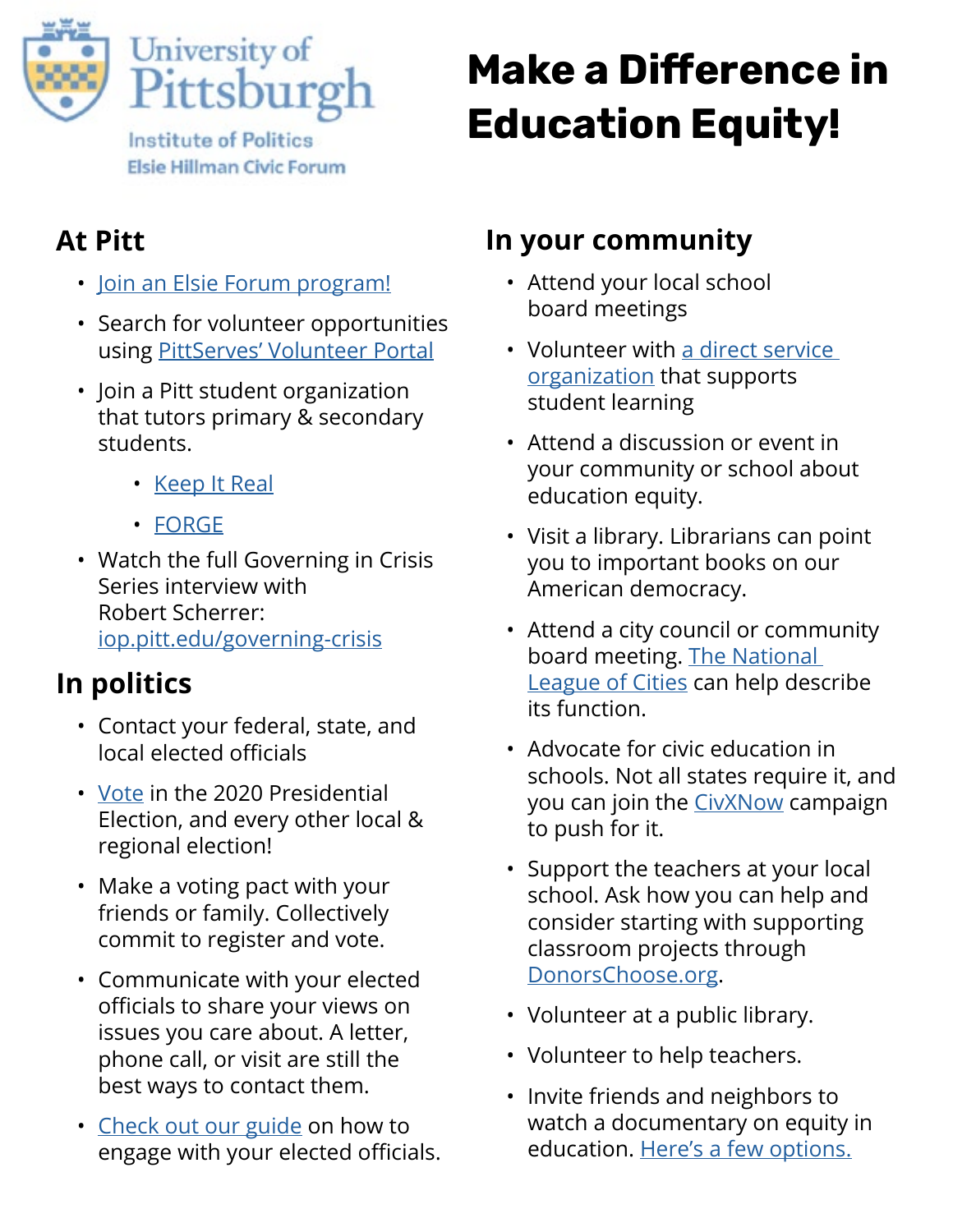# <span id="page-1-0"></span>**Online**

- Read and subscribe to daily local, regional, or national newspapers. Check out [Allsides.com](http://Allsides.com) for news from conservative, liberal, and centrist points of view.
- Facts matter: Is your news source trustworthy? Check out [factcheck.org.](http://factcheck.org)
- Write an op-ed or letter to an editor.
- Contribute financially to a cause, even \$5 can help.
- Use your social media accounts to post uplifting information relevant to making our society more civil.

## **At work**

- Do a year of service. Serviceyear.org can help you connect to thousands of opportunities to develop realworld skills while giving back to your community.
	- [Teach for America](https://www.teachforamerica.org/)
	- [AmeriCorps](https://www.nationalservice.gov/programs/americorps)
- Choose to work at or support a nonprofit organization dedicated to increasing education equity.

#### **Education equity local volunteer opportunities**

- [Allies for Children](http://alliesforchildren.org/what-you-can-do/)
- Consortium for Public Education: [Be a middle school mentor](https://www.theconsortiumforpubliceducation.org/middle-school-mentor/)
- [Neighborhood Allies](http://neighborhoodallies.com/get-involved/join-one-networks/)
	- Internship Opportunity: **Fund** [My Future Outreach Assistant](http://neighborhoodallies.com/get-involved/opportunities/)
- [Neighborhood Learning Alliance](https://neighborhoodlearning.org/volunteer)
	- Virtual tutoring
	- Virtual support (SAT tests, editing college essays)
	- Advocacy
- [Mentor Partnership of SWPA](http://www.mentoringpittsburgh.org/pages/get-involved-individuals)
	- Formal mentoring
	- Everyday mentoring
- [Literacy Pittsburgh](https://www.literacypittsburgh.org/volunteer-opportunities-pittsburgh/)
	- [Literacy tutoring](https://www.literacypittsburgh.org/volunteer-work/)  2 hours, 2 times a week
	- Classroom aide
	- Literacy intern
	- Classroom conversation partners
	- Career transitions
	- Fundraising
- [Sarah Heinz House](https://www.sarahheinzhouse.org/get-involved/volunteers/)
	- After-school
	- Preschool & tots
	- Summer programs
	- Adult fitness programs